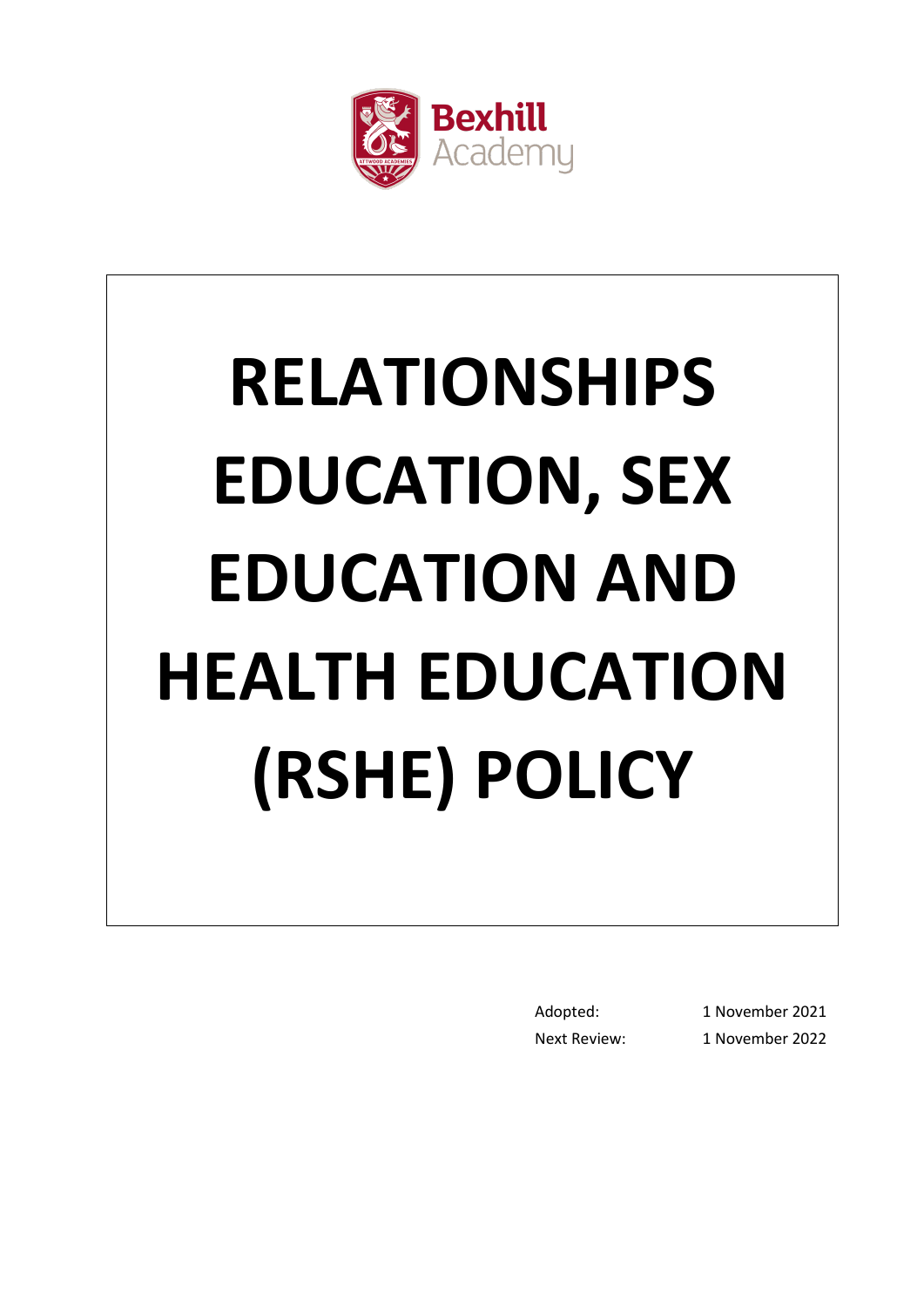# **RELATIONSHIPS EDUCATION, SEX EDUCATION AND HEALTH EDUCATION (RSHE) POLICY**

# For Bexhill Academy

This policy was adopted on 1 November 2021 This policy is due for review on 1 November 2022

# **Policy context and rationale**

This relationships, sex and health education policy covers the *Bexhill Academy* approach to teaching relationships, sex and health education (RSHE). The core policy was provided by East Sussex County Council as an adopted model policy. This policy has been subject to thorough consultation with the whole-school community including students, parents/carers, staff and the Trust Board. Student consultation has ensured that the needs of all students can be met through the delivery of an age and stage appropriate RSHE curriculum that addresses relevant issues, informed by analysis of public health data and student priorities. Consultation methods have included student surveys and consultation with a group of Student Leaders. Student consultation has been used to inform the creation of the academy's RSHE curriculum and this policy where appropriate.

Bexhill Academy is an 11-16 academy. The school serves the coastal town of Bexhill-on-Sea with most students living locally within the catchment area, travelling to school by foot or public transport. As the main community comprehensive in the town, the town's problems are our problems. The other comprehensive is an 11-16 Roman Catholic College, which has a wider catchment area. Employment and unemployment rates in the area are both below the national average, as the area has an above average proportion of retired residents.

Local data, (including the Health Related Behaviour Survey for the academy) indicates that 4% of Bexhill Academy Year 10+ students (6% East Sussex average) have taken risks with sex (infection or pregnancy) after drinking alcohol or drug use. We therefore recognise the need to further lower levels of unacceptable use.

## **Policy availability**

Stakeholders can be informed about the policy by accessing a copy from the academy website. Should a hard-copy of the document be required, the academy will be happy to provide this upon request and will also work with any stakeholders that require the policy in an alternative format to meet their individual needs, ensuring equitable accessibility for all. The policy can be obtained in an alternative format by contacting the academy on 01424 430722.

## **Policy values, aims and objectives**

*Today's children and young people are growing up in an increasingly complex world and living their lives seamlessly on and offline. This presents many positive and exciting opportunities but also challenges and risks. In this environment, children and young people need to know how to be safe and healthy and how to manage their academic, personal and social lives in a positive way.*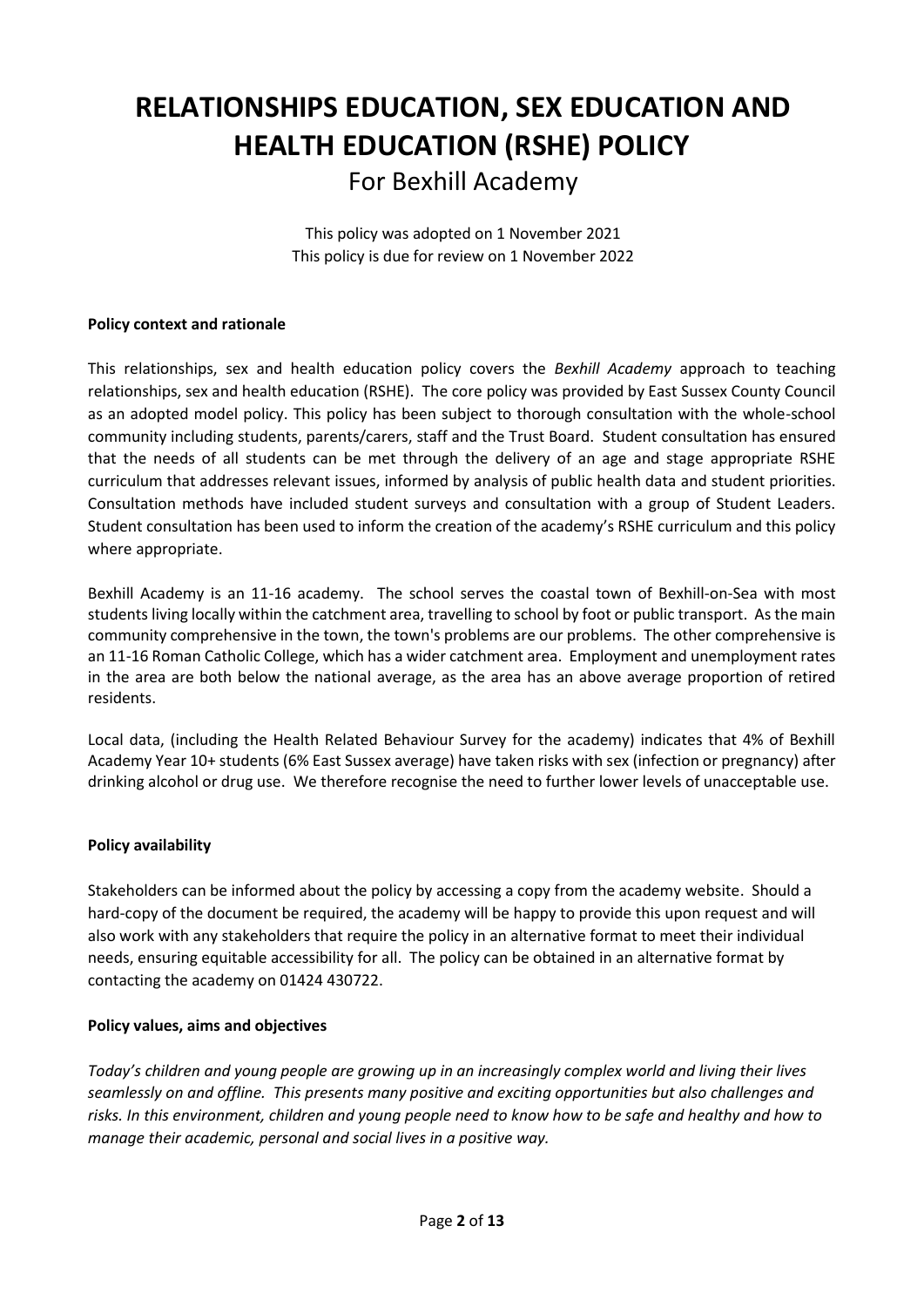*These subjects represent a huge opportunity to help our children and young people develop. The knowledge and attributes gained will support their own, and others', wellbeing and attainment and help young people to become successful and happy adults who make a meaningful contribution to society.* 

-Secretary of State Foreword

Bexhill Academy is a community school that recognises the staff, parents/carers and students play an important part in making it successful. We aim for an environment that enables and encourages all members of the community to reach for "Brilliance". For our students to be able to gain the most from their education it is vital they feel safe and secure whilst attending our academy. RSHE is underpinned by a clear set of embedded values and principles that complement the academy ethos and permeate through the teaching practice, resources and classroom management of RSHE lessons.

RSHE is learning about the emotional, social and physical aspects of growing up, relationships, sex, human sexuality and sexual health in an age and stage appropriate manner. RSHE equips children and young people with accurate information, positive values and the skills to enjoy healthy, safe and positive relationships, to celebrate their sexuality and to take responsibility for their health and wellbeing both now and in the future. We recognise the importance of RSHE in preparing children and young people to live safe, fulfilled and healthy lives. The overarching objective of RSHE is to support children and young people through a journey of physical, emotional and moral development via the teaching of essential knowledge, skills and values within the framework of the law and provisions of the Equality Act, 2010. Our academy's vision for RSHE is to educate and support students to prepare them for the opportunities, responsibilities and experiences they already face and for adult life. The RSHE curriculum will provide information about keeping healthy and safe, emotionally and physically, and developing and maintaining healthy and consensual relationships.

Effective RSHE can make a significant contribution to the development of personal skills needed by students to establish and maintain relationships. RSHE will ensure children and young people are encouraged to understand the importance of stable, loving relationships, respect, love, and care. It also enables young people to make responsible and informed decisions about their health and wellbeing.

RSHE will be approached through evidence-based, best practice principles to ensure the highest impact on improving student health, wellbeing, safeguarding and lifelong outcomes. The following principles are based on research evidence, supported by a wide range of leading organisations including the NSPCC, Barnardo's, The Children's Society and education unions. They are also supported by a number of MPs and Lords:

# **Principles of effective RHSE**

RSHE provision at Bexhill Academy:

- Is an identifiable part of our academy curriculum, which has planned, timetabled lessons across all the Key Stages.
- Is taught by staff regularly trained in RSHE (with expert visitors invited in to enhance and supplement the programme, where appropriate).
- Works in partnership with parents and carers, informing them about what their children will be learning and how they can contribute at home.
- Delivers lessons where students feel safe and encourages participation by using a variety of teaching approaches with opportunities to develop critical thinking and relationship skills.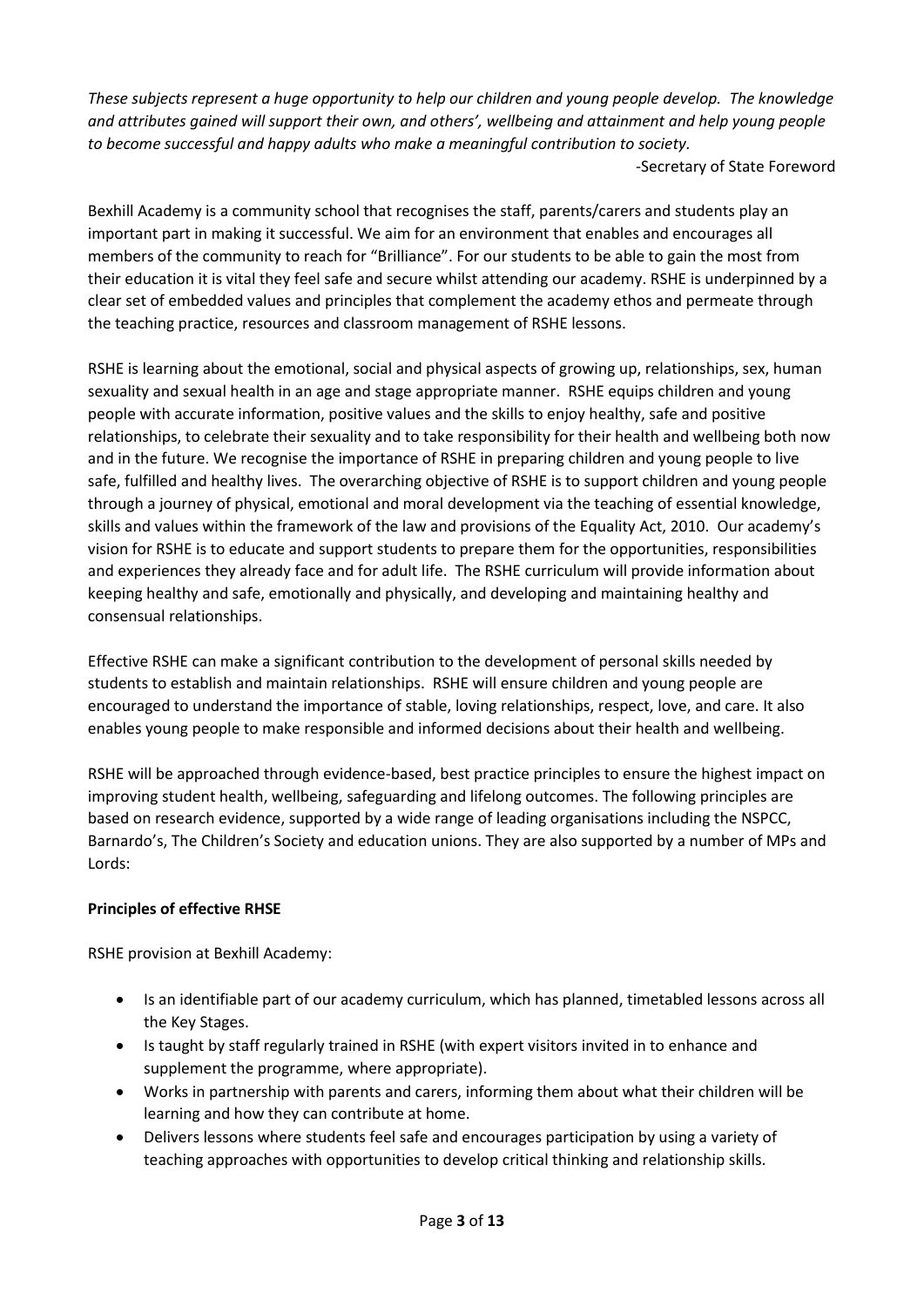- Is based on reliable sources of information, including about the law and legal rights, and distinguishes between fact and opinion.
- Promotes safe, equal, caring and enjoyable relationships and discusses real-life issues appropriate to the age and stage of students, including friendships, families, consent, relationship abuse, sexual exploitation and safe relationships online.
- Intimate and sexual relationships, including sexual health
- Gives a positive view of human sexuality with honest and medically accurate information so that students can learn about their bodies and sexual and reproductive health in ways that are appropriate to their age and maturity.
- Gives students opportunities to reflect on their values and influences (such as from peers, media, faith and culture) that may shape their attitudes to relationships and sex and nurture respect for different views.
- Includes learning about how to get help and treatment from sources such as the School Health Service and other health and advice services including reliable information online.
- Fosters gender equality and LGBT+ (lesbian, gay, bisexual, trans) equality and challenges all forms of discrimination in RSHE lessons and in everyday school life.
- Meets the needs of all students with their diverse experiences including those with special educational needs and disabilities.
- Seeks students' views about RSHE so that teaching can be made relevant to their real lives and assessed and adapted as their needs change.

These areas of learning are taught within the context of family life taking care to ensure that there is no stigmatisation of children based on their home circumstances (families can include single parent families, LGBT parents, families headed by grandparents, adoptive parents, foster parents/carers amongst other structures) along with reflecting sensitively that some children may have a different structure of support around them (for example: looked after children or young carers).

# **Entitlement and equality of opportunity**

All children are entitled to access a broad and balanced curriculum delivered in an age and stage appropriate manner. Teachers will include a range of teaching styles and groupings to allow all children to make progress. Every child will be given opportunity to develop their skills independently and in groups, enhancing their own confidence and self–esteem.

We actively celebrate the diversity of our students, their families and the wider whole-school community. RSHE will always be taught in a non-judgemental, non-biased and fully inclusive manner through clear, impartial, scientific information as well as covering the law to ensure all students have equal access to our RSHE curriculum. We do not use RSHE as a means of promoting any form of sexual orientation over another.

Thorough consultation, continual assessment and regular reviews of the curriculum we ensure that we continually recognise and respect students' different abilities, levels of maturity, personal circumstances (including gender identity, faith or culture and that of their family, friends and the wider whole-school community).

# **Teaching and learning**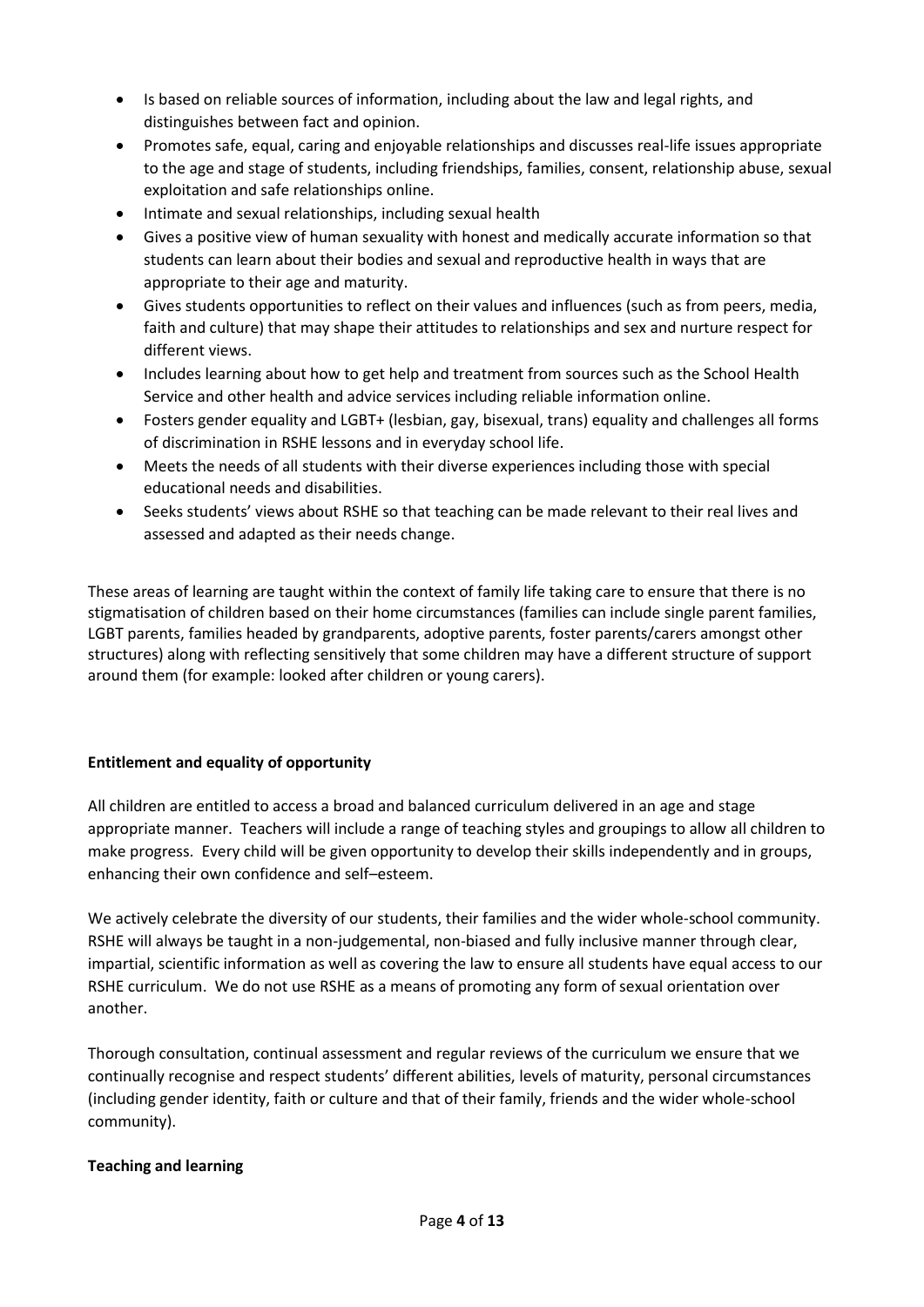The RSHE programme will be led by Ms A Burdett and Ms G Clayton, taught by teaching staff and form tutors and supported by *visitors and outside agencies*. All staff involved in the delivery of RSHE have received specialist training to ensure that students receive clear and consistent approaches to RSHE throughout their time at Bexhill Academy. Whole staff and individual training needs will be identified through the academy's self-evaluation process and staff appraisal.

On occasion external visitors, experts and agencies may be invited to contribute to the delivery of RSHE to enhance delivery of these subjects, bringing in specialist knowledge and different ways of engaging with children and young people. When this happens, our academy will:

- Check the visitor or visiting organisation's credentials.
- Ensure the teaching delivered by the visitor fits with our planned programme and our published policy.
- Discuss the detail of how the visitor will deliver their sessions and ensure that the content is ageappropriate and accessible for the students.
- Ask to see in advance the materials visitors will use as well as a lesson plan so that collectively we can ensure it meets the full range of students' needs (e.g. special educational needs).
- Agree how confidentiality will work in any lesson and that the visitor understands how safeguarding reports should be dealt with in line with our academy's policy.
- Arrange for the visitor to be supervised/supported by a member of academy staff at all times.
- Monitor and evaluate the visitor input to inform future planning.

RSHE will be taught through a range of teaching methodologies, including story-telling, drama, discussions, individual private reflection, quizzes and fact finding, value spectrums, debating, independent research and artistic presentations etc. This wide range of teaching strategies promotes engagement by all students, irrespective of preferred learning styles.

# **Curriculum**

The majority of elements of the RSHE curriculum are a statutory requirement to teach to meet the RSE and Health Education Guidance (updated July 2020) and The Equalities Act, 2010. As a secondary academy school we must provide RSE to all students as per section 34 of th[e Children and Social work act 2017.](http://www.legislation.gov.uk/ukpga/2017/16/section/34/enacted)

In teaching RSE, we are required by our funding agreements to have regard to [guidance](https://www.gov.uk/government/consultations/relationships-and-sex-education-and-health-education) issued by the secretary of state as outlined in section 403 of the [Education Act 1996.](http://www.legislation.gov.uk/ukpga/1996/56/contents)

RSHE will be taught through a 'spiral curriculum'. This approach means that students will gain knowledge, develop values and acquire skills gradually by re-visiting core themes to build on prior learning. RSHE will support the academy's commitment to safeguard students through an age-appropriate curriculum that prepares them to live safely in the modern world.

Our intended RSHE curriculum is detailed below but may vary in response to emerging issues and to reflect the rapidly changing world in which our students are living and learning. If this is the case, parent/carers will be provided with appropriate notice before the amended programme is delivered. Where possible the curriculum will be complemented by themed assemblies, topic days and cross curricular links.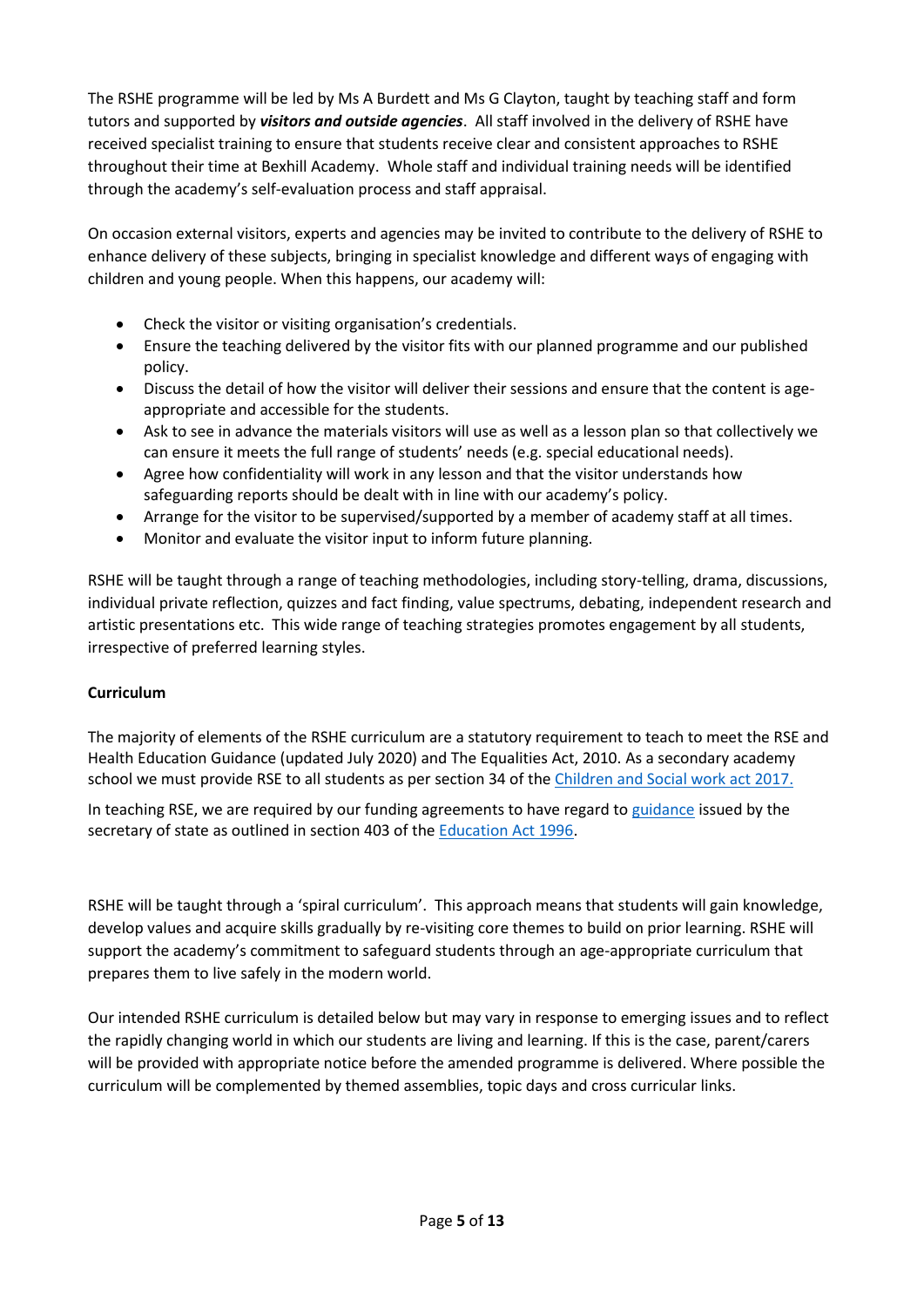# *Secondary*

| <b>Families</b>                                                                                                                                   |
|---------------------------------------------------------------------------------------------------------------------------------------------------|
| That there are different types of committed, stable relationships.                                                                                |
| How these relationships might contribute to human happiness and their importance for bringing up children.                                        |
| What marriage is, including their legal status e.g. that marriage carries legal rights and protections not available to couples who are           |
| cohabiting or who have married, for example, in an unregistered religious ceremony.                                                               |
| Why marriage is an important relationship choice for many couples and why it must be freely entered into.                                         |
| The characteristics and legal status of other types of long-term relationships.                                                                   |
| The roles and responsibilities of parents with respect to raising of children, including the characteristics of successful parenting.             |
| How to: determine whether other children, adults or sources of information are trustworthy: judge when a family, friend, intimate or other        |
| relationship is unsafe (and to recognise this in others' relationships); and, how to seek help or advice, including reporting concerns about      |
| others, if needed.                                                                                                                                |
| <b>Respectful relationships including friendships</b>                                                                                             |
| The characteristics of positive and healthy friendships (in all contexts, including online) including: trust, respect, honesty, kindness,         |
| generosity, boundaries, privacy, consent and the management of conflict, reconciliation and ending relationships. This includes different         |
| (non-sexual) types of relationship.                                                                                                               |
| Practical steps they can take in a range of different contexts to improve or support respectful relationships.                                    |
| How stereotypes, in particular stereotypes based on sex, gender, race, religion, sexual orientation or disability, can cause damage (e.g. how     |
| they might normalise non-consensual behaviour or encourage prejudice).                                                                            |
| That in school and in wider society they can expect to be treated with respect by others, and that in turn they should show due respect to        |
| others, including people in positions of authority and due tolerance of other people's beliefs.                                                   |
| About different types of bullying (including cyberbullying), the impact of bullying, responsibilities of bystanders to report bullying and how    |
| and where to get help.                                                                                                                            |
| That some types of behaviour within relationships are criminal, including violent behaviour and coercive control.                                 |
| What constitutes sexual harassment and sexual violence and why these are always unacceptable.                                                     |
| The legal rights and responsibilities regarding equality (particularly with reference to the protected characteristics as defined in the Equality |
| Act 2010) and that everyone is unique and equal.                                                                                                  |
| <b>Online and Media</b>                                                                                                                           |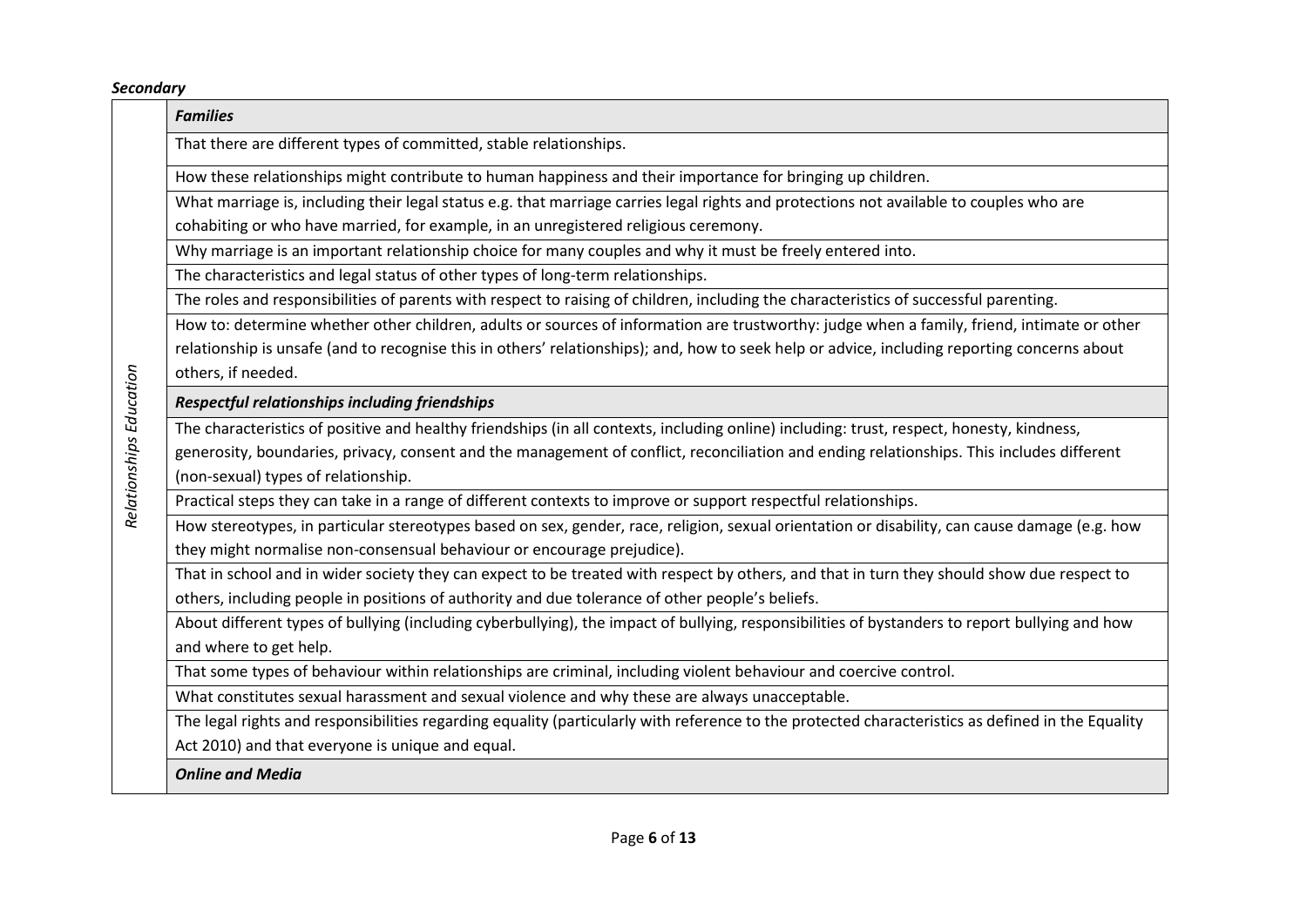Their rights, responsibilities and opportunities online, including that the same expectations of behaviour apply in all contexts, including online.

About online risks, including that any material someone provides to another has the potential to be shared online and the difficulty of removing potentially compromising material placed online.

Not to provide material to others that they would not want shared further and not to share personal material which is sent to them.

What to do and where to get support to report material or manage issues online.

The impact of viewing harmful content.

That specifically sexually explicit material e.g. pornography presents a distorted picture of sexual behaviours, can damage the way people see themselves in relation to others and negatively affect how they behave towards sexual partners.

That sharing and viewing indecent images of children (including those created by children) is a criminal offence which carries severe penalties including jail.

How information and data is generated, collected, shared and used online.

# *Being Safe*

The concepts of, and laws relating to, sexual consent, sexual exploitation, abuse, grooming, coercion, harassment, rape, domestic abuse, forced marriage, honour-based violence and FGM, and how these can affect current and future relationships.

How people can actively communicate and recognise consent from others, including sexual consent, and how and when consent can be withdrawn (in all contexts, including online).

| Educatio<br>Sex | Intimate and sexual relationships, including sexual health                                                                                            |
|-----------------|-------------------------------------------------------------------------------------------------------------------------------------------------------|
|                 | How to recognise the characteristics and positive aspects of healthy one-to-one intimate relationships, which include mutual respect, consent,        |
|                 | loyalty, trust, shared interests and outlook, sex and friendship.                                                                                     |
|                 | That all aspects of health can be affected by choices they make in sex and relationships, positively or negatively, e.g. physical, emotional, mental, |
|                 | sexual and reproductive health and wellbeing.                                                                                                         |
|                 | The facts about reproductive health, including fertility and the potential impact of lifestyle on fertility for men and women.                        |
|                 | That there are a range of strategies for identifying and managing sexual pressure, including understanding peer pressure, resisting pressure and      |
|                 | not pressurising others.                                                                                                                              |
|                 | That they have a choice to delay sex or to enjoy intimacy without sex.                                                                                |
|                 | The facts about the full range of contraceptive choices, efficacy and options available.                                                              |
|                 | The facts around pregnancy including miscarriage.                                                                                                     |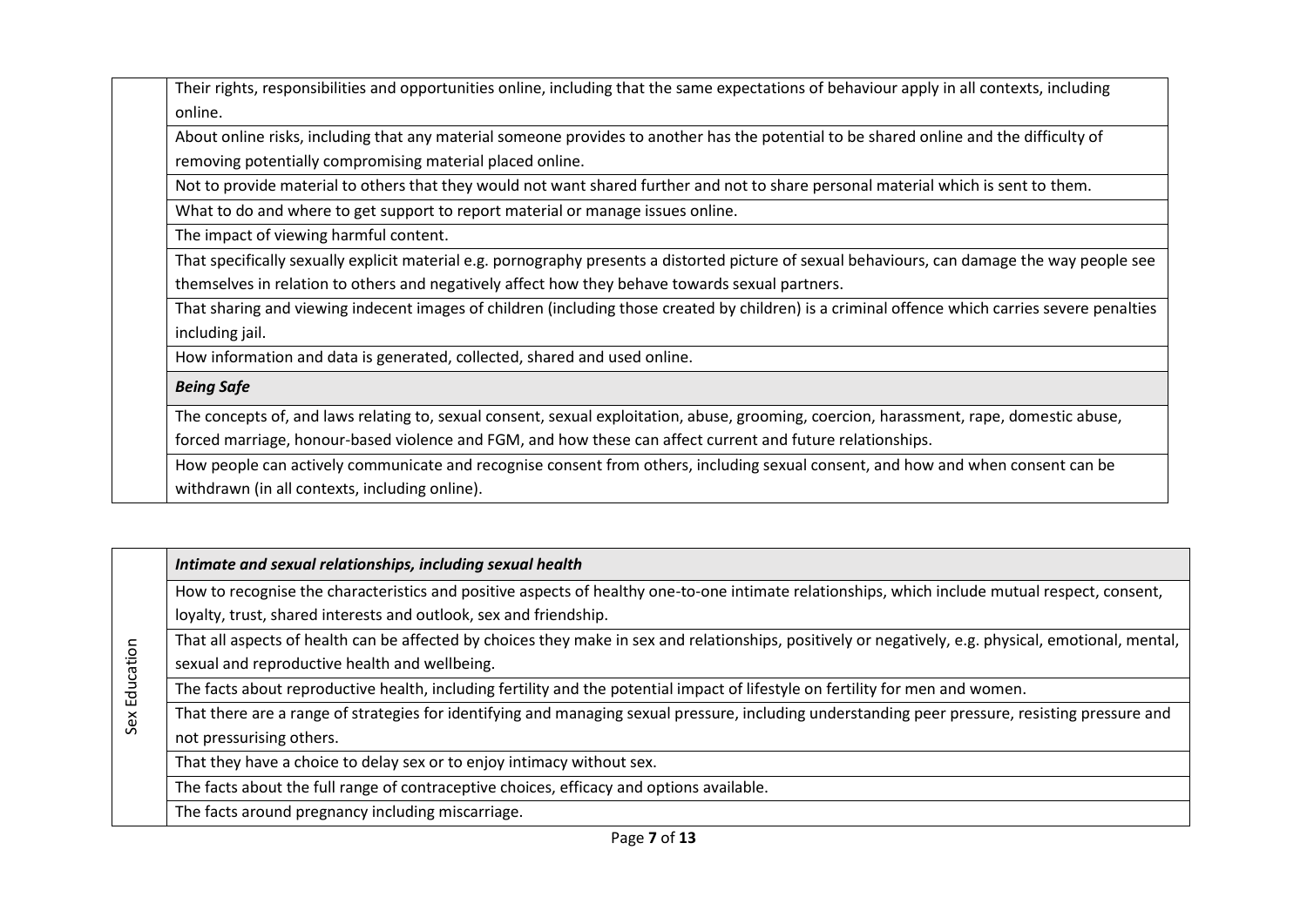That there are choices in relation to pregnancy (with medically and legally accurate, impartial information on all options, including keeping the baby, adoption, abortion and where to get further help).

How the different sexually transmitted infections (STIs), including HIV/AIDs, are transmitted, how risk can be reduced through safer sex (including through condom use) and the importance of and facts about testing.

About the prevalence of some STIs, the impact they can have on those who contract them and key facts about treatment.

How the use of alcohol and drugs can lead to risky sexual behaviour.

How to get further advice, including how and where to access confidential sexual and reproductive health advice and treatment.

| <b>Health Education</b> | <b>Mental wellbeing</b>                                                                                                                         |
|-------------------------|-------------------------------------------------------------------------------------------------------------------------------------------------|
|                         | How to talk about their emotions accurately and sensitively, using appropriate vocabulary.                                                      |
|                         | That happiness is linked to being connected to others.                                                                                          |
|                         | How to recognise the early signs of mental wellbeing concerns.                                                                                  |
|                         | Common types of mental ill health (e.g. anxiety and depression).                                                                                |
|                         | How to critically evaluate when something they do or are involved in has a positive or negative effect on their own or others' mental health.   |
|                         | The benefits and importance of physical exercise, time outdoors, community participation and voluntary and service-based activities on mental   |
|                         | wellbeing and happiness.                                                                                                                        |
|                         | <b>Internet safety and harms</b>                                                                                                                |
|                         | The similarities and differences between the online world and the physical world, including: the impact of unhealthy or obsessive comparison    |
|                         | with others online (including through setting unrealistic expectations for body image, how people may curate a specific image of their life     |
|                         | online, over-reliance on online relationships including social media, the risks related to online gambling including the accumulation of debt,  |
|                         | how advertising and information is targeted at them and how to be a discerning consumer of information online.                                  |
|                         | How to identify harmful behaviours online (including bullying, abuse or harassment) and how to report, or find support, if they have been       |
|                         | affected by those behaviours.                                                                                                                   |
|                         | <b>Physical Health &amp; Fitness</b>                                                                                                            |
|                         | The positive associations between physical activity and promotion of mental wellbeing, including as an approach to combat stress.               |
|                         | The characteristics and evidence of what constitutes a healthy lifestyle, maintaining a healthy weight, including the links between an inactive |
|                         | lifestyle and ill health, including cancer and cardiovascular ill-health.                                                                       |
|                         | About the science relating to blood, organ and stem cell donation.                                                                              |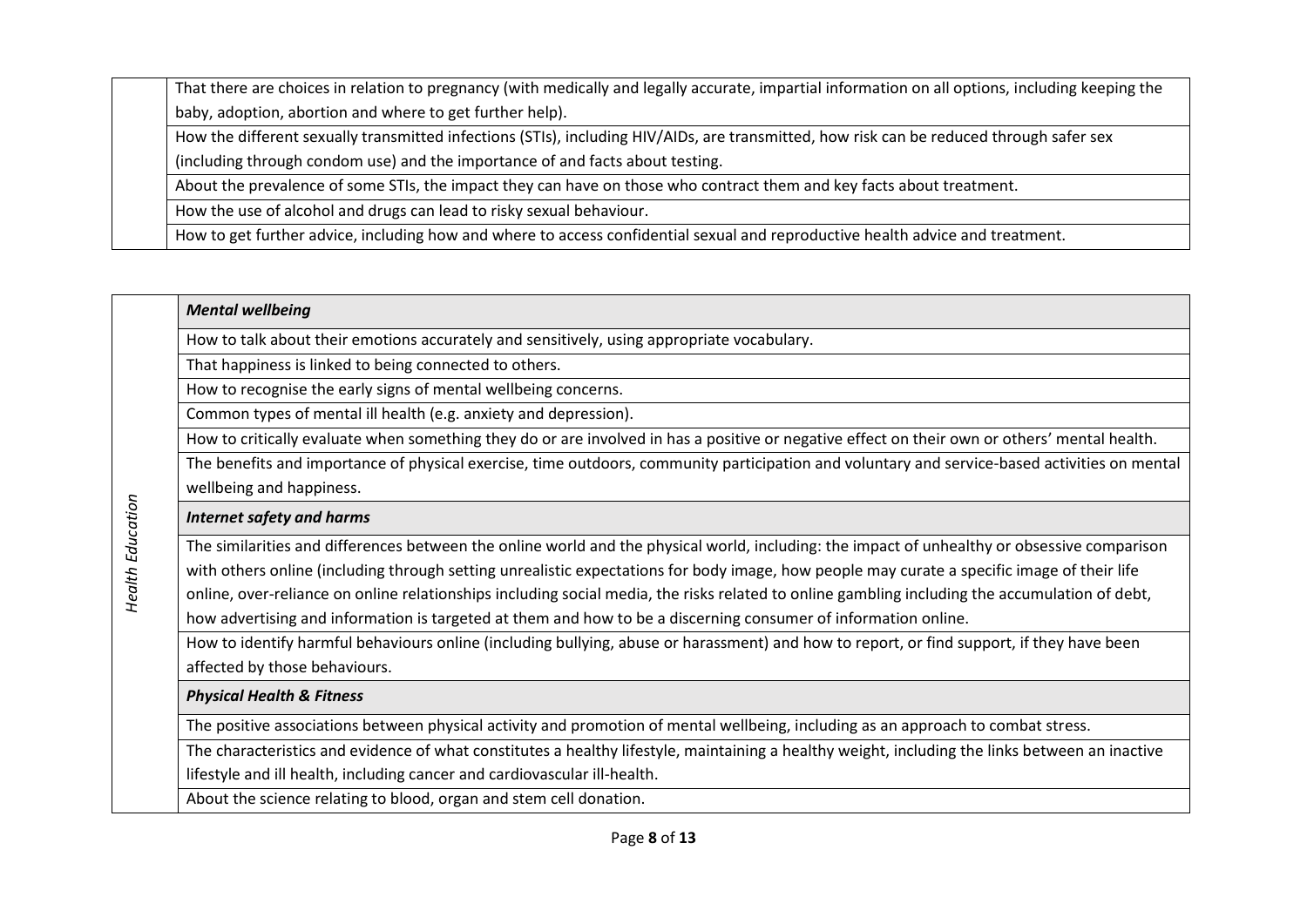| <b>Healthy Eating</b>                                                                                                                                 |  |
|-------------------------------------------------------------------------------------------------------------------------------------------------------|--|
| How to maintain healthy eating and the links between a poor diet and health risks, including tooth decay and cancer.                                  |  |
| Drugs, alcohol & tobacco                                                                                                                              |  |
| The facts about legal and illegal drugs and their associated risks, including the link between drug use, and the associated risks, including the link |  |
| to serious mental health conditions.                                                                                                                  |  |
| The law relating to the supply and possession of illegal substances.                                                                                  |  |
| The physical and psychological risks associated with alcohol consumption and what constitutes low risk alcohol consumption in adulthood.              |  |
| The physical and psychological consequences of addiction, including alcohol dependency.                                                               |  |
| Awareness of the dangers of drugs which are prescribed but still present serious health risks.                                                        |  |
| The facts about the harms from smoking tobacco (particularly the link to lung cancer), the benefits of quitting and how to access support to do       |  |
| SO.                                                                                                                                                   |  |
| <b>Health &amp; Prevention</b>                                                                                                                        |  |
| About personal hygiene, germs including bacteria, viruses, how they are spread, treatment and prevention of infection, and about antibiotics.         |  |
| About dental health and the benefits of good oral hygiene and dental flossing, including healthy eating and regular check-ups at the dentist.         |  |
| The benefits of regular self-examination and screening.                                                                                               |  |
| The facts and science relating to immunisation and vaccination.                                                                                       |  |
| The importance of sufficient good quality sleep for good health and how a lack of sleep can affect weight, mood and ability to learn.                 |  |

*First Aid*

Basic treatment for common injuries.

Life-saving skills, including how to administer CPR.15

The purpose of defibrillators and when one might be needed.

*Puberty*

Key facts about puberty, the changing adolescent body and menstrual wellbeing.

The main changes which take place in males and females, and the implications for emotional and physical health.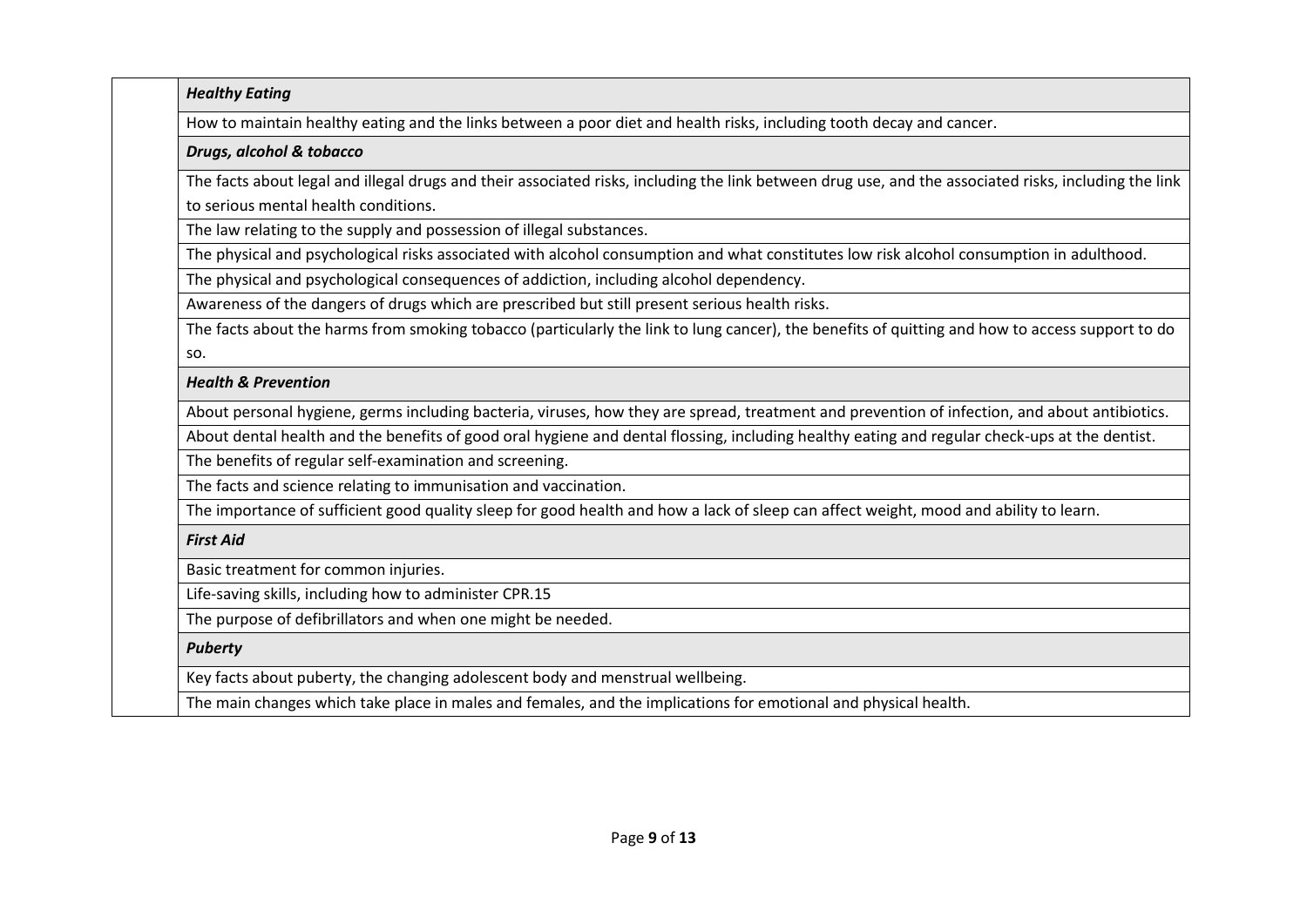# **Assessment**

Students' learning will be assessed at the end of every topic to ensure that students are making sufficient progress to build on prior teaching and learning and that teaching strategies and resources remain relevant and effective. Assessment activities will be implicit, forming part of a normal teaching activity to ensure that students do not feel under pressure and will include self-assessment and verbal tasks that will confirm students understanding of the topics.

Students will be asked to state "What has stuck?" so that their learning can be evaluated throughout the topics. This will be in highlighted pens for easy identification in student work books.

The quality of RSHE teaching and learning will be monitored through RSHE learning walks and informal drop-ins conducted by subject leads and/or members of the senior leadership team. The observations and findings of which will be used to identify and inform future staff training needs.

# **Responding to students' questions**

There will always be sensitive and controversial issues within the subjects of RSHE. These may be a matter of age and stage appropriateness or contrasting personal beliefs including those originating from faith perspectives and culture. We believe that children are best educated and protected from harm when they are provided with a safe and supportive space to discuss issues openly within the framework of a class working agreement. At the end of every lesson, students will be provided with an opportunity to ask questions in an open setting and will also be provided with an opportunity to raise anonymous questions through the use of an anonymous 'ask-it-basket'. Teachers will answer questions as fully as they feel age and stage appropriate based on the level of knowledge demonstrated by students during the lesson. Teachers may delay answering a student's question if they need time to consult with a colleague or the school leadership team to construct an appropriate answer.

Teachers can refuse to answer a question that they feel is inappropriate and will never answer personal questions about their own body, personal circumstances or lifestyle choices. If a teacher does not answer a question, the student will have the reasons clearly explained and the teacher will work with the student to identify suitable sources of information where they can obtain an answer to their question. This may include encouraging the student to ask a parent/carer or trusted adult at home.

Bexhill Academy is "proudly diverse" and recognises that students will not always wish to ask questions to their class teacher. Students can also be directed to: Mrs Molyne Mtambara: Diversity Lead Trudy Hillman: DSL Debbie Holter: Safeguarding Manager Vicky Ransom: Mental Health Coordinator Tracey Holden: Careers Advisor Lucy Culshaw: SENCo/CLA Lead Teacher

## **Confidentiality, signposting and handling disclosures**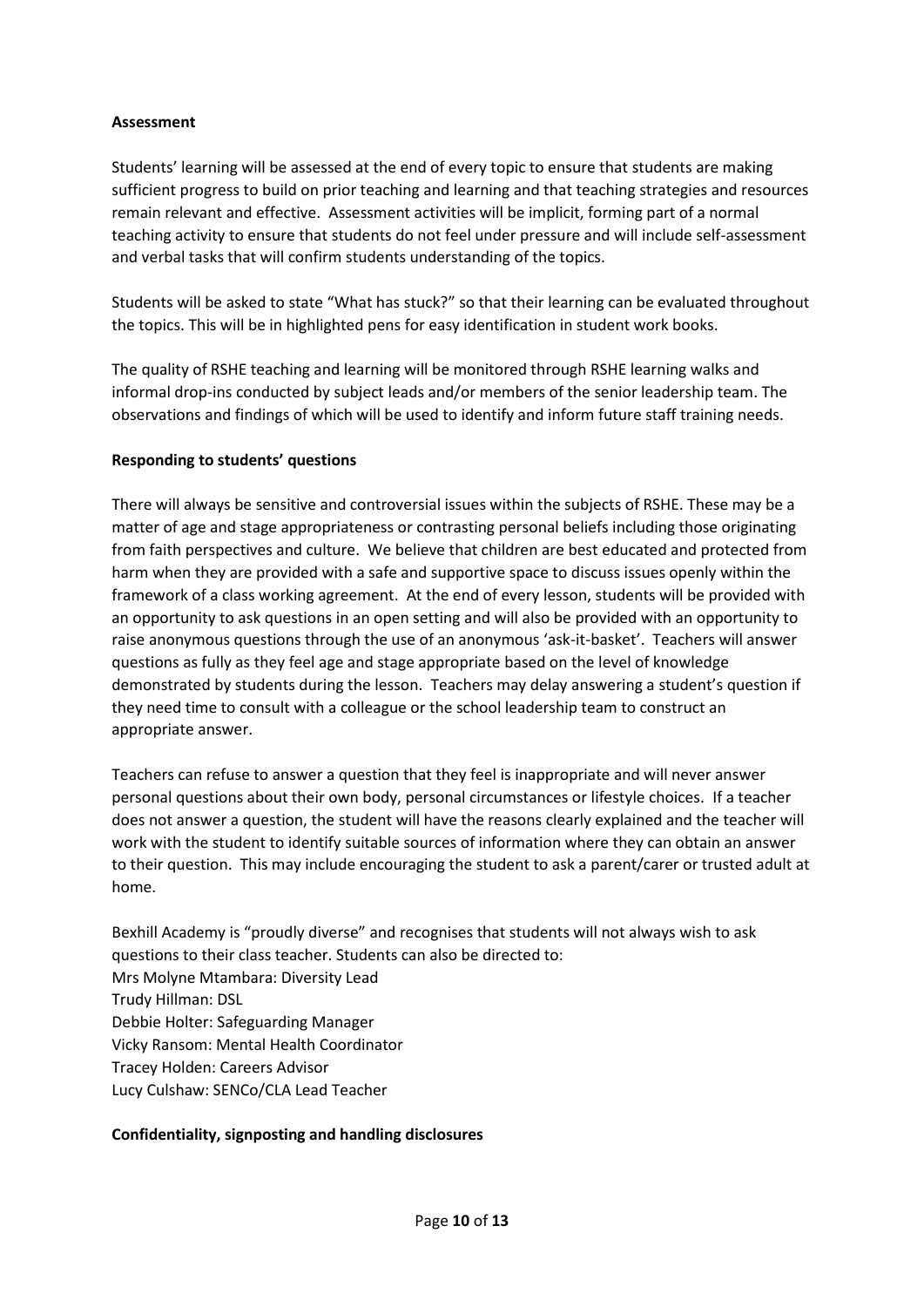The academy's responsibility to safeguard students through a curriculum that prepares them to live safely in the modern world will remain central to our curriculum content, teaching methodologies and supporting resources.

At the beginning of RSHE teaching the class will discuss and create a 'working agreement'. Confidentiality will be included within this agreement so students are clear of the limits of confidentiality that can be guaranteed by a teacher.

Distancing techniques such as the use of characters within RSHE avoids students feeling under pressure to participate or disclose information beyond that which is appropriate or feels comfortable. This strategy makes RSHE more accessible to all students including those who may have experienced unhealthy relationships and/or abuse.

Teachers will signpost students to information relevant to the topic being taught to ensure safe sources of information, advice and guidance are provided. Teachers will also work closely with the academy's pastoral system to advise on topic coverage so that the school can be responsive to student's pastoral needs and safeguarding arrangements can be actioned efficiently if required.

Teachers will conduct RSHE lessons in a sensitive manner and in confidence. However, if a child makes a reference to being involved (or being likely to be involved) in sexual activity, then the teacher will take the reference seriously, and deal with it as a matter of child protection. Teachers will respond in a similar way if a child indicates that they may have been a victim of abuse. They will immediately inform the named person for child protection issues about their concerns. The designated safeguarding lead will then deal with the matter in line with our academy's safeguarding policy.

# **Involving parents and carers**

We believe that parents are the primary educators of their children in RSHE and that RSHE is most effective when it is collaboration between school and home. We therefore wish to build a positive and supporting relationship with parents and carers of children and young people at our school through mutual understanding, trust and cooperation.

The academy will, usually, provide support to parents and carers through parents evenings, with the Safeguarding Team and PSHE SLT Lead available at every parents evening with resources and materials for parents/carers.

The academy operates an open-door policy enabling parents to discuss RSHE at relevant times throughout the school year.

Parental feedback will be received this year through surveys at Parents Evenings with a PSHE newsletter going out to parents/carers that addresses the issues they have raised, including sign posting materials.

The vast majority of RSHE is compulsory. There is no right to withdraw from Relationships Education or Health Education. Parents and carers are only able to request that their child is excused from Sex Education, taught outside of the national curriculum for science. If a parent wishes their child to be excused from some or all of the non-statutory Sex Education, a request for withdrawal should be put in writing and addressed to the Executive Principal, making clear which aspects of the programme they do not wish their child to participate in. The Principal will outline to parents/carers the benefits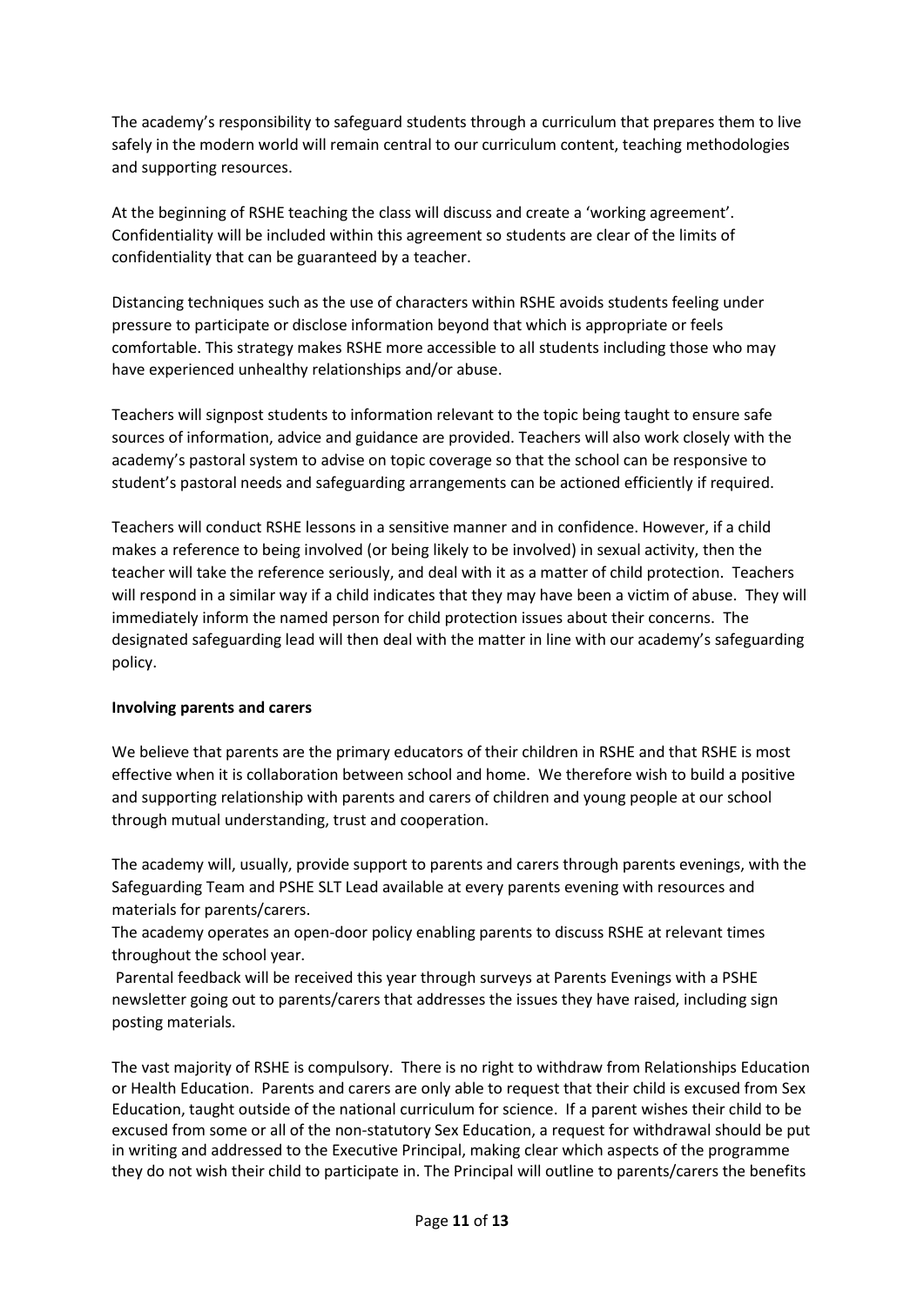of receiving this important education and any detrimental effects that withdrawal might have on the child. This could include any social and emotional effects of being excluded as well as the likelihood of the child hearing their peers' version of what was said in the classes rather than what was directly said by the teacher (although detrimental effects may be mitigated if the parents/carers propose to deliver sex education to their child at home instead). Once a decision has been made, parents/carers must inform the school in writing stating their reasons as to why they would like their child withdrawn.

Once these discussions have taken place, except in exceptional circumstances, our academy will respect a parent/carers' request to have their child excused from non-statutory sex education up to and until three terms before the child turns 16. After that point, if the child wishes to receive sex education, rather than be withdrawn, the academy should make arrangements to provide the child with sex education during one of those terms.

The academy will document this process.

This process is the same for students with SEND. However, there may be exceptional circumstances where the Principal may want to take a student's specific needs arising from their SEND into account when making this decision.

If a student is excused from sex education, the school will ensure that the student receives appropriate, purposeful education during the period of withdrawal.

Links to other school policies and curriculum

This policy complements the following policies:

- Friendship and Anti-bullying
- Online Safety
- Equality
- Inclusion
- PSHE
- Safeguarding
- Teaching and learning

# **Review date**

The local governing body monitors the impact of RSHE on an annual basis. The governors give serious consideration to any comments, consultation and evidence of impact.

Consultation with students will be conducted on a regular basis to support with reviewing the curriculum to ensure it remains responsive to emerging needs and the policy updated accordingly. The Student Council reviews Safeguarding, including PSHE and RSE, as a standing item on the council meetings agenda. The Safeguarding and Wellbeing Student Group will also review the curriculum and associated policies for the academy.